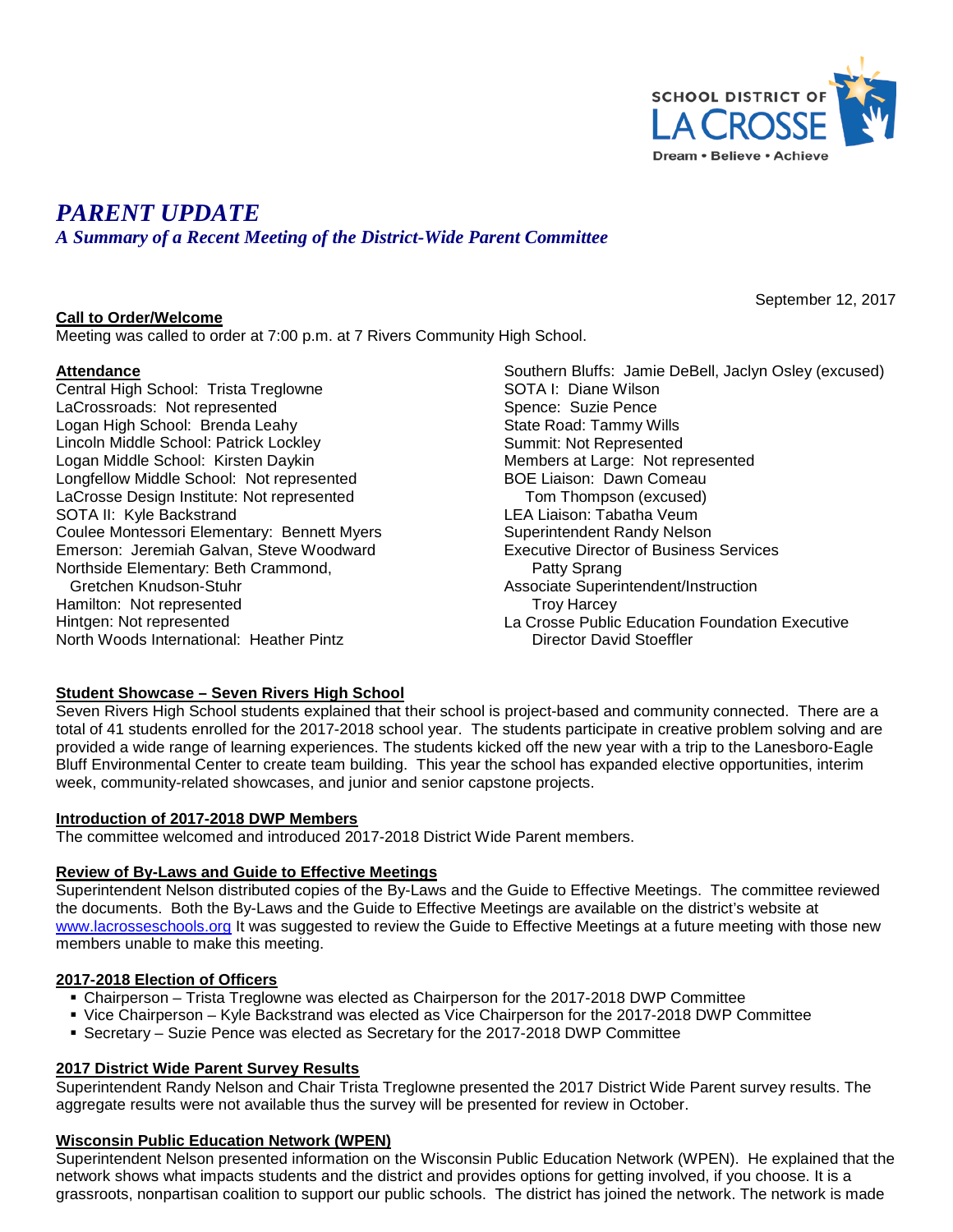District Wide Parent Committee September 12, 2017 Page 2

up of parents and PTO's and is part of the Wisconsin Alliance for Excellent Schools. More information can be found on their website at [www.wisconsinnetwork.org](http://www.wisconsinnetwork.org/)

## **501C3 Reminders**

Executive Director of Business Services Patty Sprang provided information to members regarding benefits, responsibilities and maintaining the tax exempt status for their PTO. She reminded the group that Form 990 is due by November 15. If you miss completing this form, the PTO will lose their tax-exempt status and it is a lengthy process to reinstate. She noted that the determination letter will have an EIN and suggested sending a copy to the Business Office for safe keeping.

## **La Crosse Public Education Foundation**

Executive Director David Stoeffler provided information on the La Crosse Public Education Foundation. He indicated that the Foundation has already provided over \$175,000 through grants to teachers in the district. He noted that anyone can apply for a grant as long as it supports the school. He encouraged PTO's to support grants by teachers as well as apply for grants. The deadline to apply for the first cycle of grants is October 27 and February 26 is the deadline for spring applications. The support-a-school.org is an online donation platform that is tax deductible and is another option for fundraisers. There is a small charge of 10% to use the platform but less than national options. He added that items purchased with this platform stay within the district.

## **Superintendent Update**

Superintendent Nelson provided an update on the budget. He noted that the third Friday count and overall assessed property value (approximately \$4 billion) will contribute to the budget when it is released. Per pupil funding amount could change due to possible vouchers and other items funded by the state. Mr. Nelson explained that vouchers provide funding for students to attend a private school. He noted that approximately one million from the district goes to these vouchers. He added that qualifying for the program has, and will, continue to change in the coming years. He explained that more people will qualify because of a rise in the poverty level and include students that qualified even if already attending the private school. The district had a great start to the school year with new iPads and laptops issued to students.

### **Joys/Concerns**

- North Woods International PTO hosted a fundraiser at the brat barn in August.
- Please contact Oktoberfest if you are interested in volunteering to serve or pick up trash. Volunteers can keep tips.
- A stop sign has been added at the uncontrolled intersection at Coulee Montessori.
- Associate Superintendent Troy Harcey thanked returning District Wide Parent members and welcomed new members. He suggested that the committee contemplate funding a speaker for future staff development.

### **Future Agenda Items**

- Due to middle school parent/teacher conferences, the October agenda will be on October 17<sup>th</sup> at Logan High School, LMC.
- The November meeting may be moved to a different location to better view a documentary and have a possible panel. Questions may be formulated in preparation for Jeff Reiland's presentation at the December meeting.
- 2017 District Wide Parent survey results (October agenda)
- School Calendar (October agenda)
- Legislative Update (October agenda)
- **Equity (October-May agendas)**
- **PTO Best Practices**
- One-to-One Superintendent Randy Nelson
- Lockdown Procedures/ALICE Training Jason Showen
- Update on New Website Nick Marcou
- Year-Round School Update
- AVID Update David Stoeffler
- **PTO Calendar/Fundraising Dates**
- **Special Education Supervisor Update**
- Meet The Administration Night
- Help Our Students/Community (What do our kids need? Beds, chairs, etc). Regina Siegel
- **High School Future Centers**
- Hamilton Year-Round School (teacher/parent perspectives)
- RTI Early intervention
- Middle School iPad Programs
- iPad Support